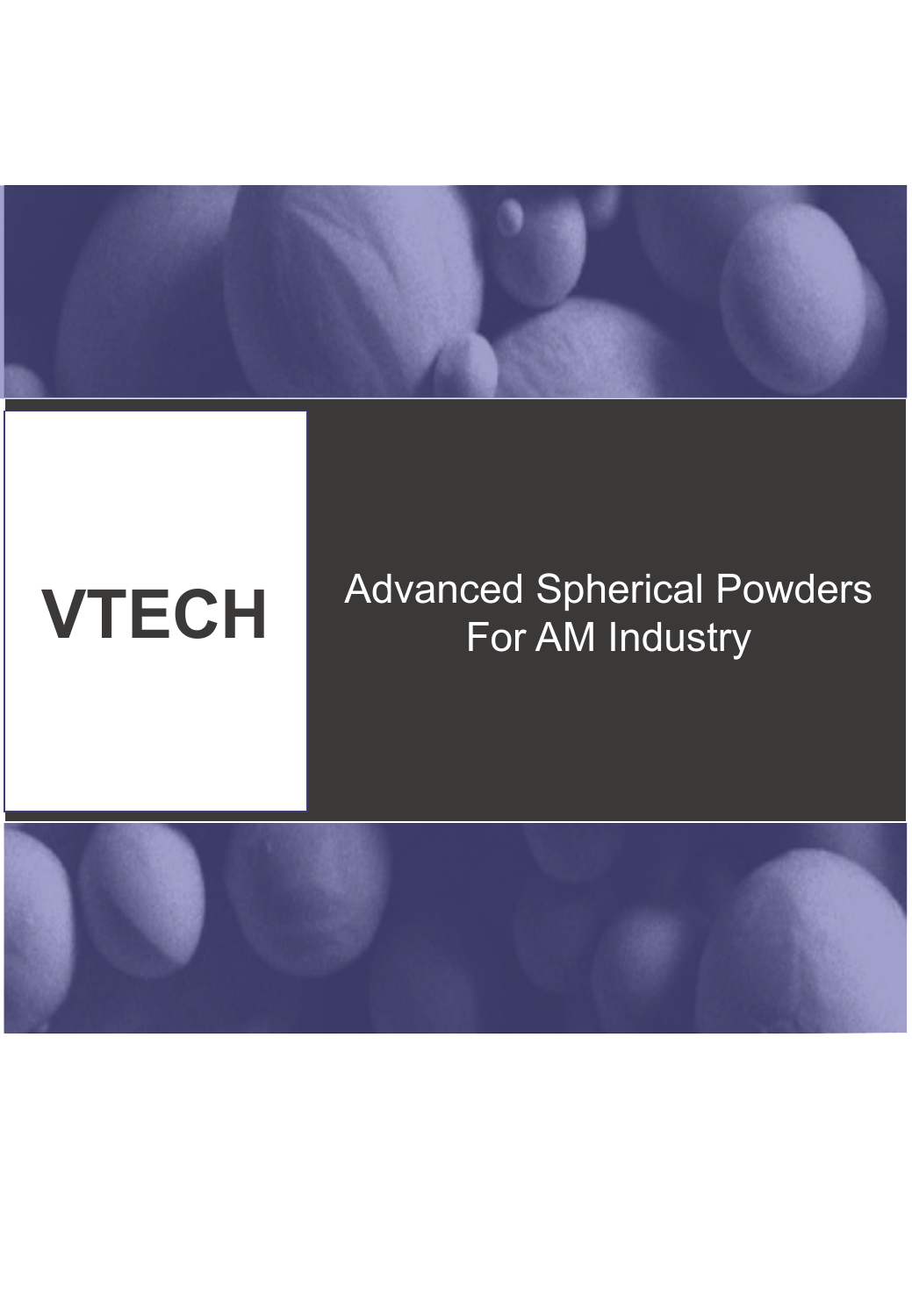

# Brief Introduction

VDAY is a company in China, specially engaged in providing professional solutions of advanced metal powders for additive manufacturing industry.

 The metal powders we provided are acknowledged worldwide throughout additive manufacturing 3D printing industry, for its high quality and excellent performance in application.

Our clients are in wide range of fields, covering Aerospace, Automotive, Machinery, Construction and Consumer Electronics.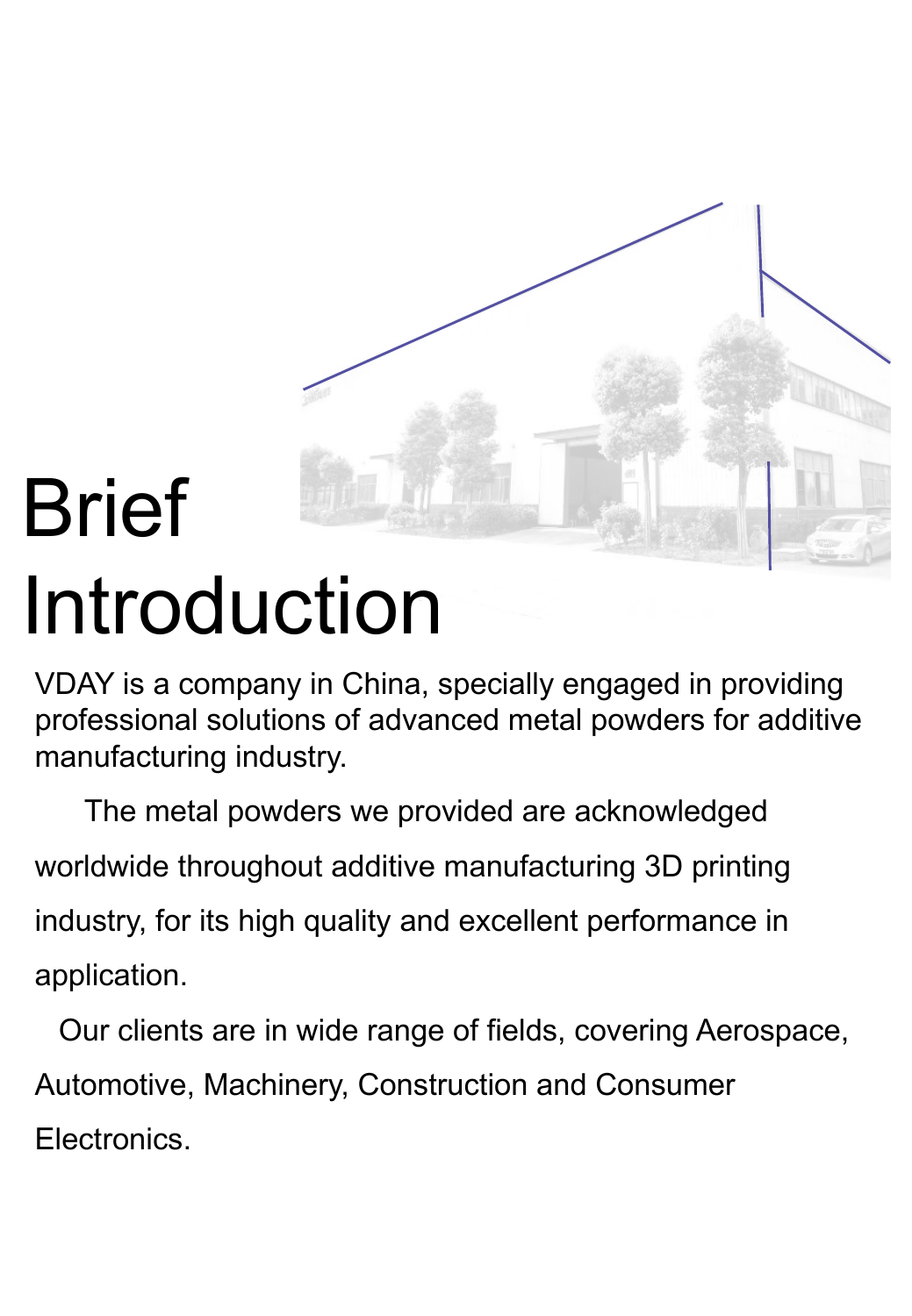# **Contents**

.



**February Company news Attend a conference Pay a visit Accept an order**



**February Industry News Am creates a new geometry New Am software for 3D printing**



**Small talk The lavarn festival**



**Contact message**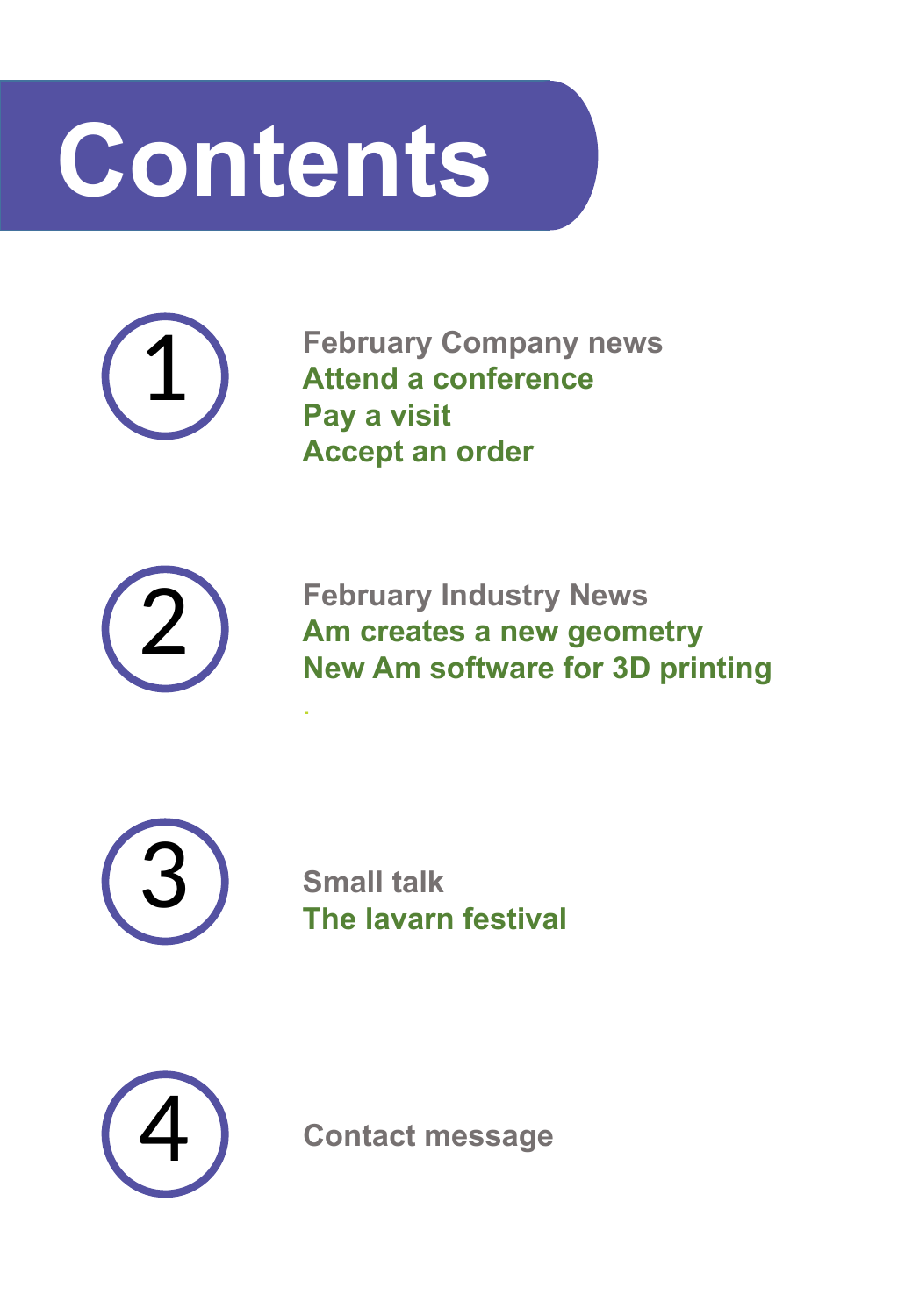### **Conference**



**Name:** The 4th International Conference on Powder Metallurgy in Asia **Place:** Sheraton Hotel of Hsinchu, Taiwan **Time:** April 9 to 11, 2017 **Holder:** Taiwan Powders and Powder Metallurgy Association **Series conferences:**Jeju, Korea in 2011; Amoy, China in 2013; Kyoto, Japan in 2015

It features a two-day technical program - publishing some technical papers on powder metallurgy and particulate materials providing insight into updated R&D and recent industry developments and trends.

Vday's staffs are flying to Taiwan in April and attending this conference. Also we have a booth in 3rd floor Sheraton Hotel. Let's meet in Taiwan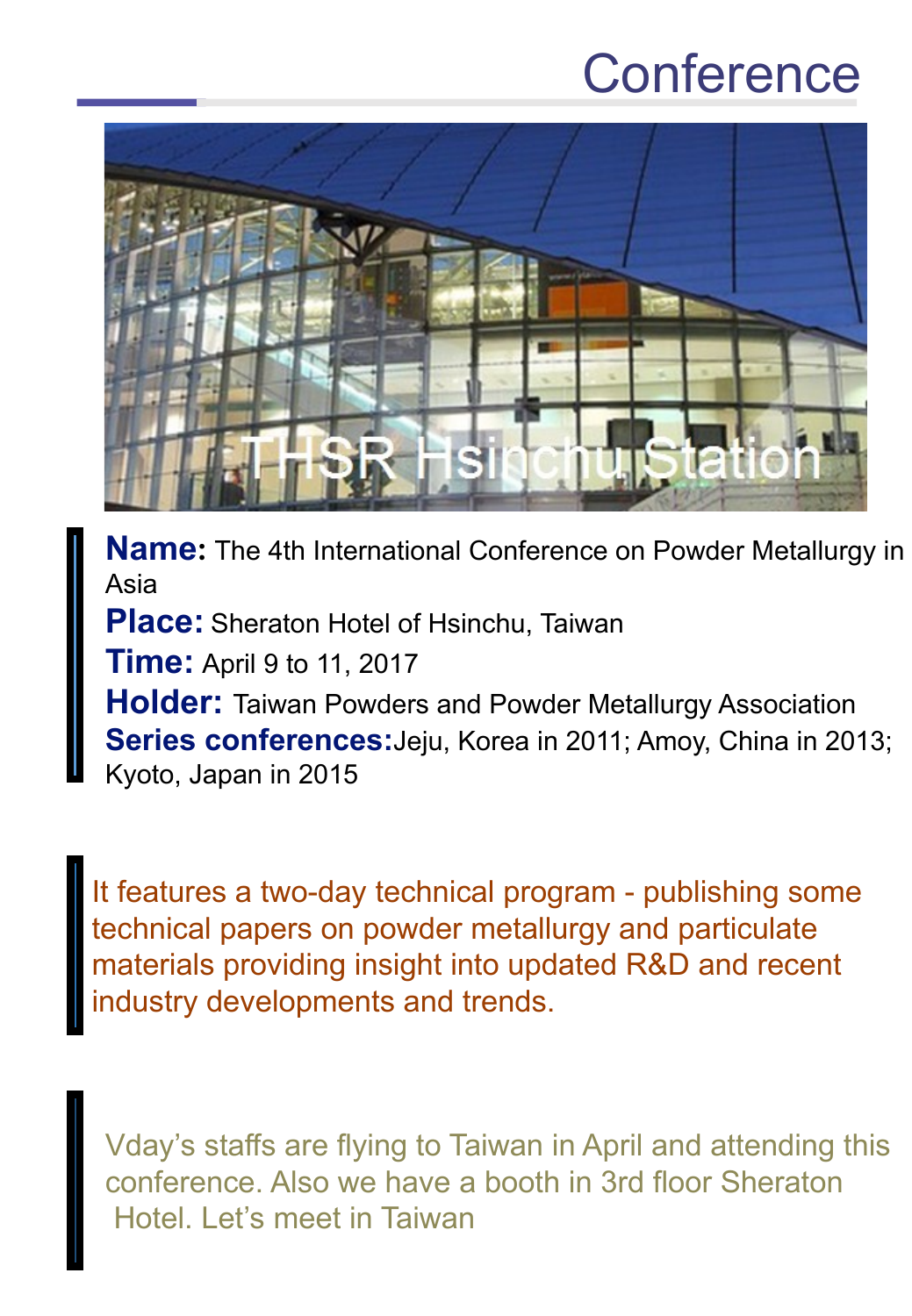# $\sim$

Visit

### Vday paid a visit to

We visited Hunan Farsoon High-Technology Co.,Ltd on Feb. 24th , we visited their workshop and exhibition room. And also, watched the 3D printing parts which printed by our powders.

We had a long talk with Manager Xiao, and he gave a high confidence on 3D printing market.He said"Both metal and nylon 3D printing develops fast in these years. The metal printers' sales qty reached 20% up in 2016. Our government supports the corporation to develop rapidly on 3D printing. Farsoon will strive more on this industry."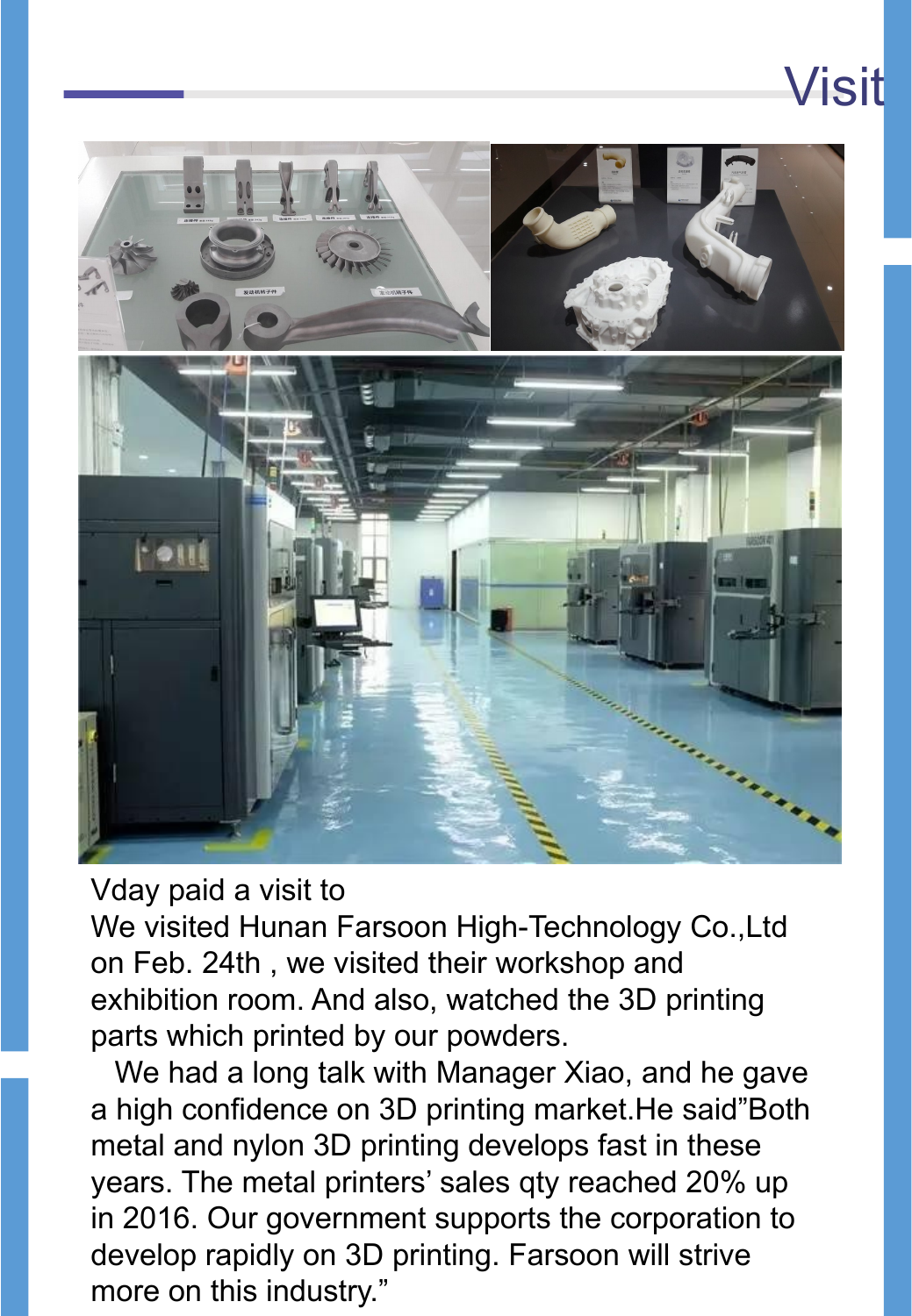### **Order**



Vday received an order for copper-aluminum alloy powder from Huazhong University of Science and Technology. The customer needed unique powders with particular chemical elements and particle size for research use.

This order was finished within 3 days,customer was satisfied with quality very much.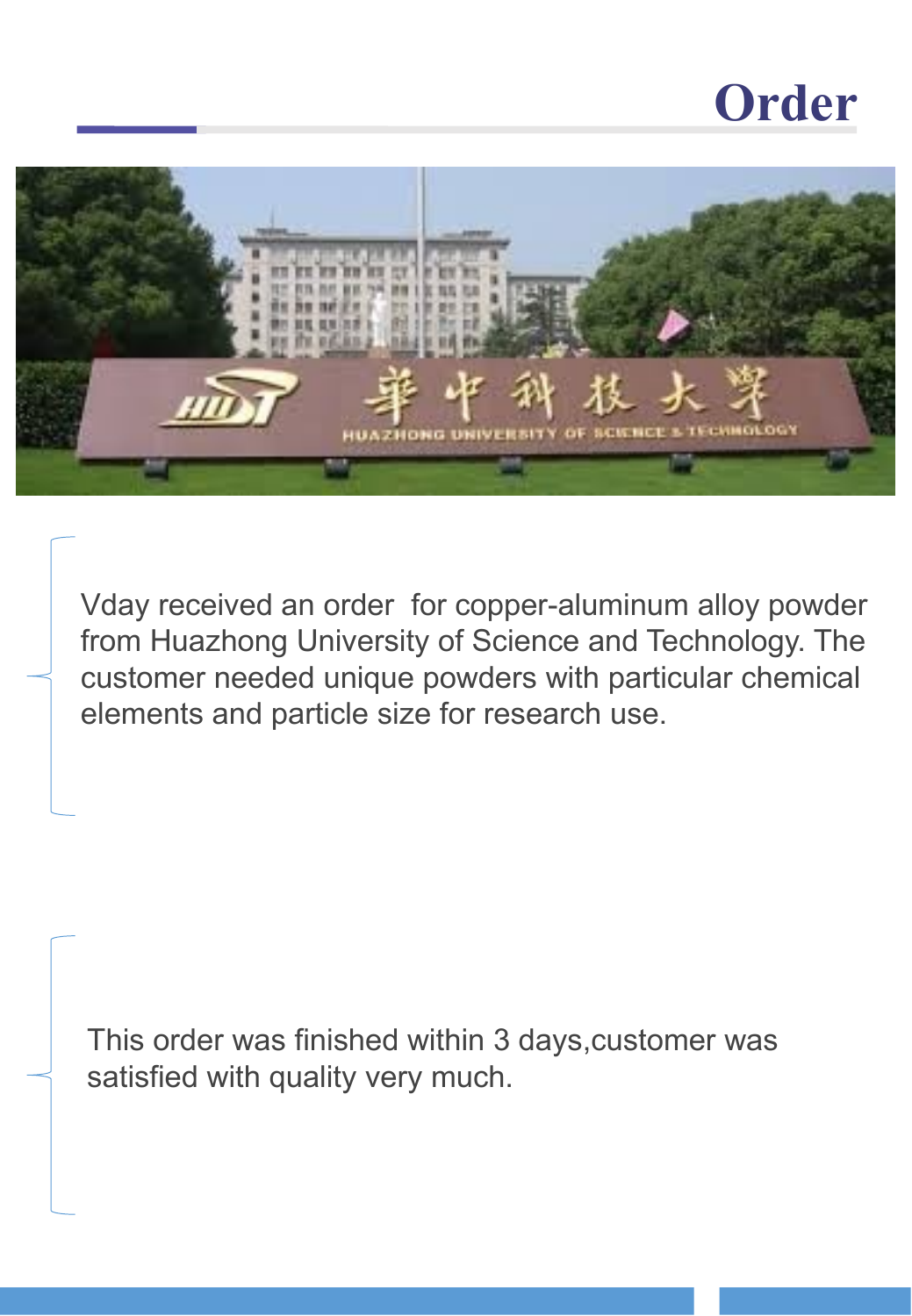AM technique could create new geometries



CCCC

3D printing specialist Markforged says that it has developed a new 3D printing metal method called atomic diffusion additive manufacturing (ADAM).

The ADAM technique produces parts layerby-layer, using a metal powder contained in a plastic binder. After printing, the plastic binders are removed and the part sintered into customary engineering metals.

By sintering the entire part at once, ADAM technology allows metal crystals to grow through the bonded layers, effectively erasing the layer-to-layer strength reduction of many other 3D printing processes, Markforged says.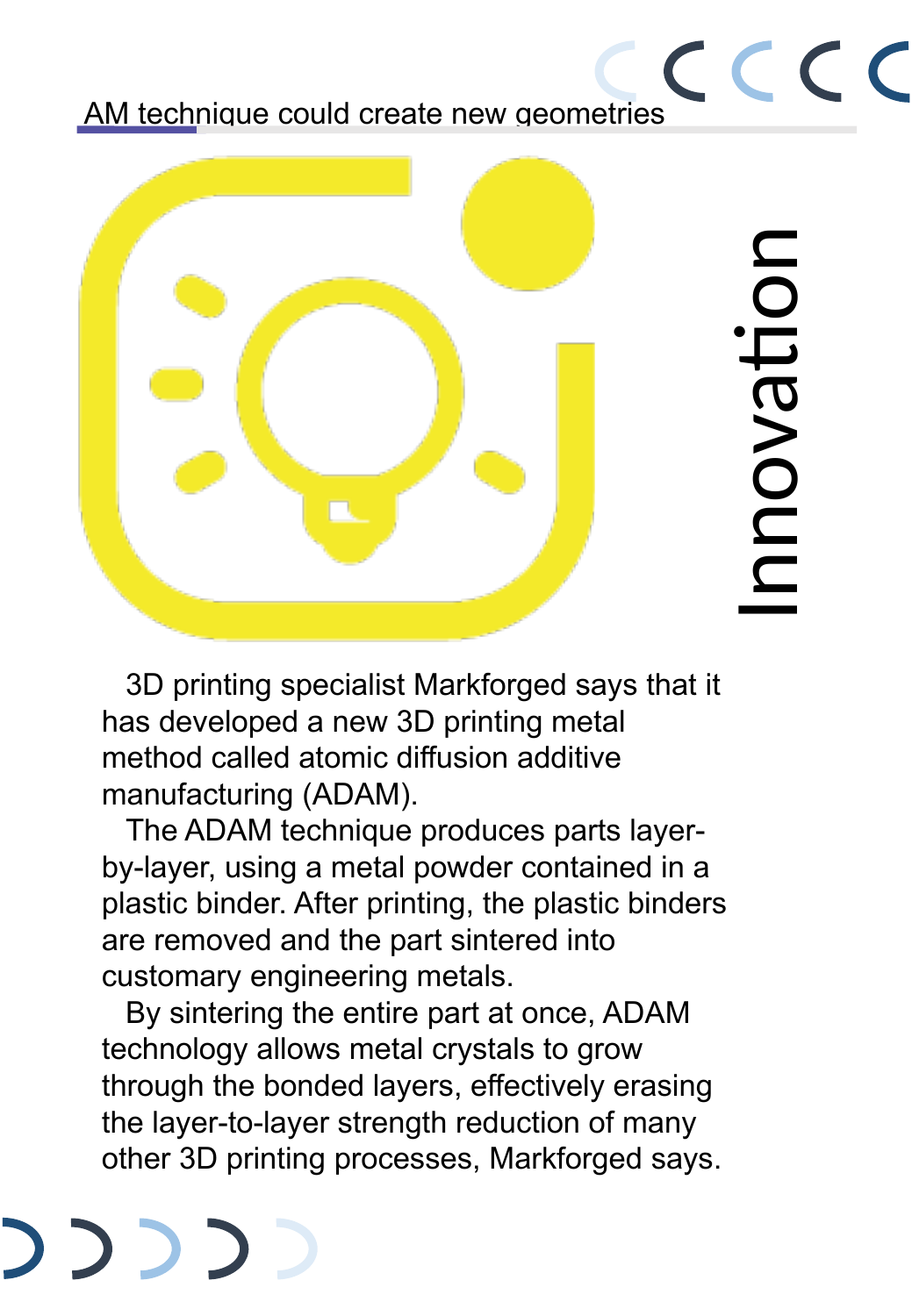## **New Am software for 3D printing**



Simufact Engineering has launched Simufact Additive software for the simulation of metal additive manufacturing processes. The software can simulate all key AM process steps starting with the 'printing' of the part, followed by heat treatment, cutting the part off the build plate and removal of support structures, plus heat and pressure combined processes, including hot isostalic pressing (HIP).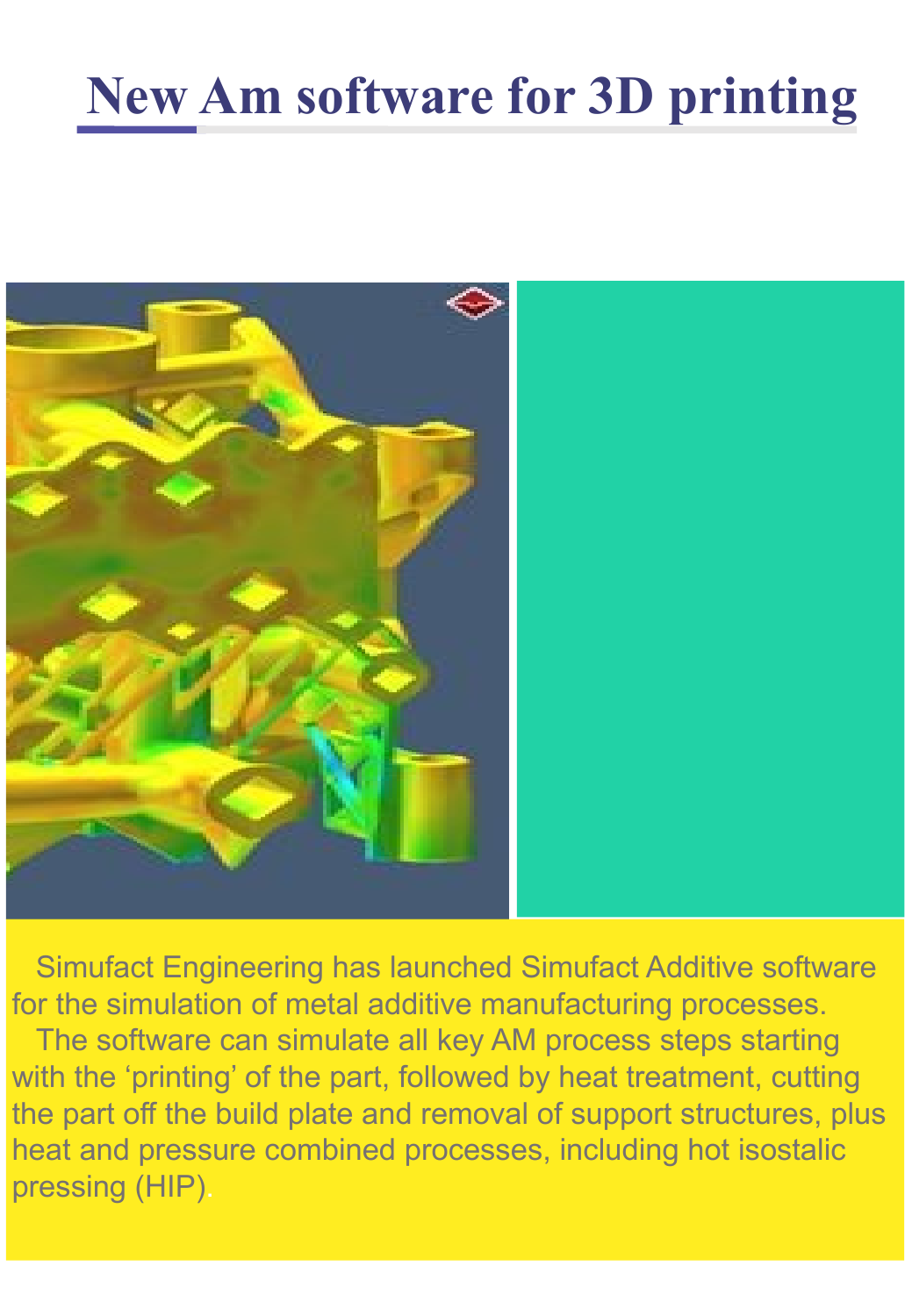### **The lavarn festival**



### **Traditional Celebrations of the Lantern Festival**

- guess the lantern riddles
- eat sweet dumplings
- attend lantern fairs
- enjoy the family reunion

The Lantern Festival is usually celebrated on the 15th day of the first month, according to Chinese Lunar Calendar. It is definitly bravo to celebrate this festival with your Chinese friends.